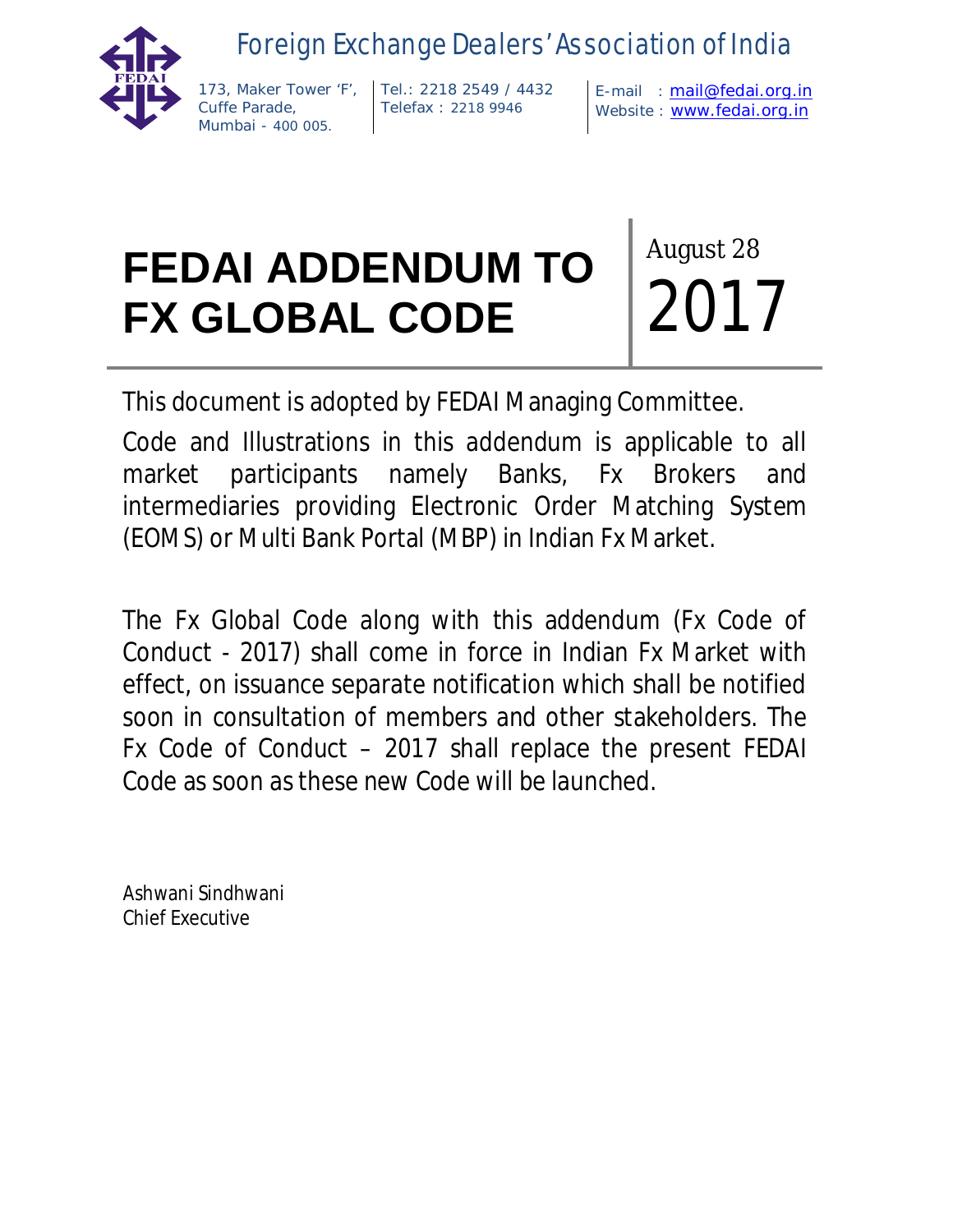

# **1. FOREX DEALERS' AND BROKERS' GUIDANCE COMMITTEE**

1.1 A Special Committee named as "Foreign Exchange Dealers' and Brokers' Guidance Committee" is in place to serve as a forum where dealers and brokers could discuss matters of common interest concerning the inter-bank and international foreign exchange markets and problems arising between market participants.

1.2 The Chairman of FEDAI and the Chairman of Foreign Exchange Brokers' Association of India (FEBAI) would be the Chairman and Vice-Chairman respectively of this committee.

1.3 The Members of the Committee would consist of three representatives of banks and two representatives of brokers' Association to be chosen for their proven experience, reputation and knowledge of the markets.

1.4 The main functions of the Committee, broadly are:-

- **a.** To monitor developments in the markets so as to identify problems and difficulties and recommend solutions/action plans
- **b.** To issue guidelines on market practices
- **c.** To ensure that the 'Code of Conduct' formulated for Foreign Exchange Dealer in banks, brokers and all other market participants is properly adhered to by the respective participants, both in letter and spirit
- **d.** To investigate breaches of rules of conduct
- **e.** To recommend any action (including punitive measures) expedient in case of breach of rules/code of conduct committed by any foreign exchange dealer or broker and advise the recommended mode of action to Foreign Exchange Dealers' Association of India; and
- **f.** To attend to any other acts which may be necessary for the orderly growth and functioning of the market, dealers and brokers in the course of discharge of the functions vested in the Committee.

# **2. CONDUCT**

- 2.1 Deals concluded after the back office has closed recording for the day (late deals), are to be marked as such and included in that day's position. A late deal slip must be passed immediately to an official un connected with the dealer.
- 2.2 Dealers, brokers, directors/partners/employees of market participants should acknowledge in writing that they have read, understood and would observe the Code of Conduct. It must be made clear to them that disciplinary actions could be taken against those who breach the code. All market participants should furnish an undertaking to confirm to the Code of Conduct.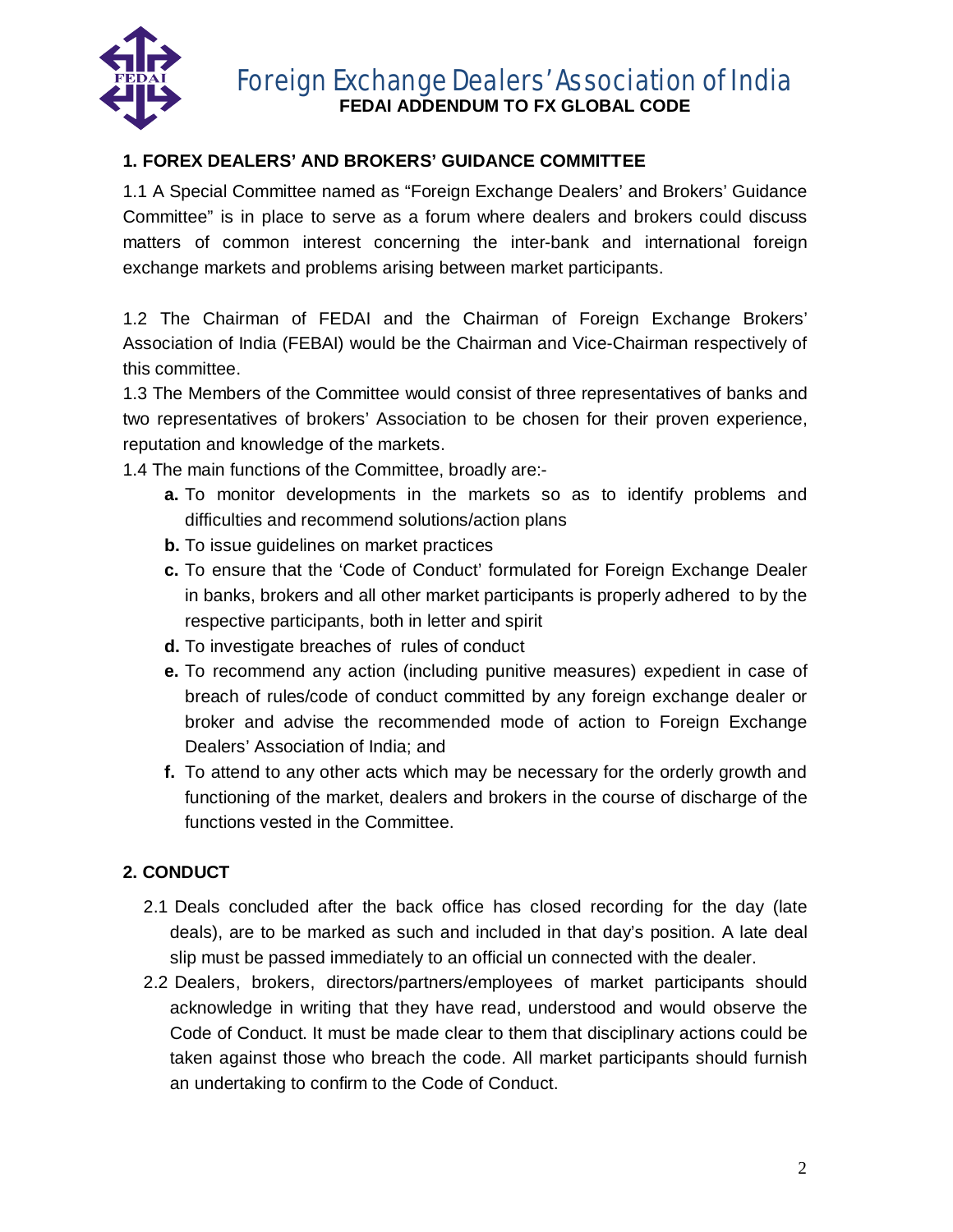

# **3. DIFFERENCES PAYABLE BY BROKERS**

- 3.1 There may be occasions, particularly, in the fast moving foreign exchange markets, when a broker may not be able to substantiate his firm quotation where he has an obligation to do so, the broker should close the deal at the next available price and settle the difference between the 'firm' rate and 'settled' rate by issue of a cheque for the amount to that bank which has suffered the loss under cover of a letter stating the circumstances which necessitated such a settlement. He shall not attempt or agree to compensate the bank by promising favourable rates in future deals. FEDAI "Guidance Committee" should be kept informed of such instances by the broker as well as the banker for necessary record/action. In terms of Para 3.2 below, brokers shall operate on the specific instructions of dealers' and thus substitution of one bank by another in inter-bank contracts by brokers is prohibited.
- 3.2 Under the Reserve Bank of India guidelines brokers are prohibited from dealing on their own account. No broker shall maintain an 'exchange' position. Banks must promptly bring to the notice of the 'Guidance Committee' instances of brokers holding such positions.
- 3.3 While dealers may arrange to pick up deliveries under contracts directly to the extent possible, it shall be the duty of the broker to assist the dealers in the matter, when requested to do so but he shall not be responsible for any loss which the bank may incur due to delay in the delivery of funds, etc.

# **4. QUOTATION OF FICTITIOUS RATES**

4.1 If any dealer/broker is found to be indulging in malpractices of quoting or encouraging fictitious or off market rate, the matter should be promptly brought to the attention of FEDAI Guidance Committee.

## **5. AFTER-HOURS DEALING**

- 5.1 Banks should prescribe in writing dealing hours of the bank dealers (staggered hours, if necessary) keeping in mind the instructions of Internal Control Guidelines of Reserve Bank of India with regards to Hours of Business. Where one of the legs is Indian Rupee, the hours of business are to be as per FEDAI Rule Number 1.
- 5.2 There is a possibility that in the interbank market, deals may be concluded through brokers outside normal hours**.** To ensure the authenticity of such deals, the dealers as well as the brokers should arrange that such deals are confirmed immediately.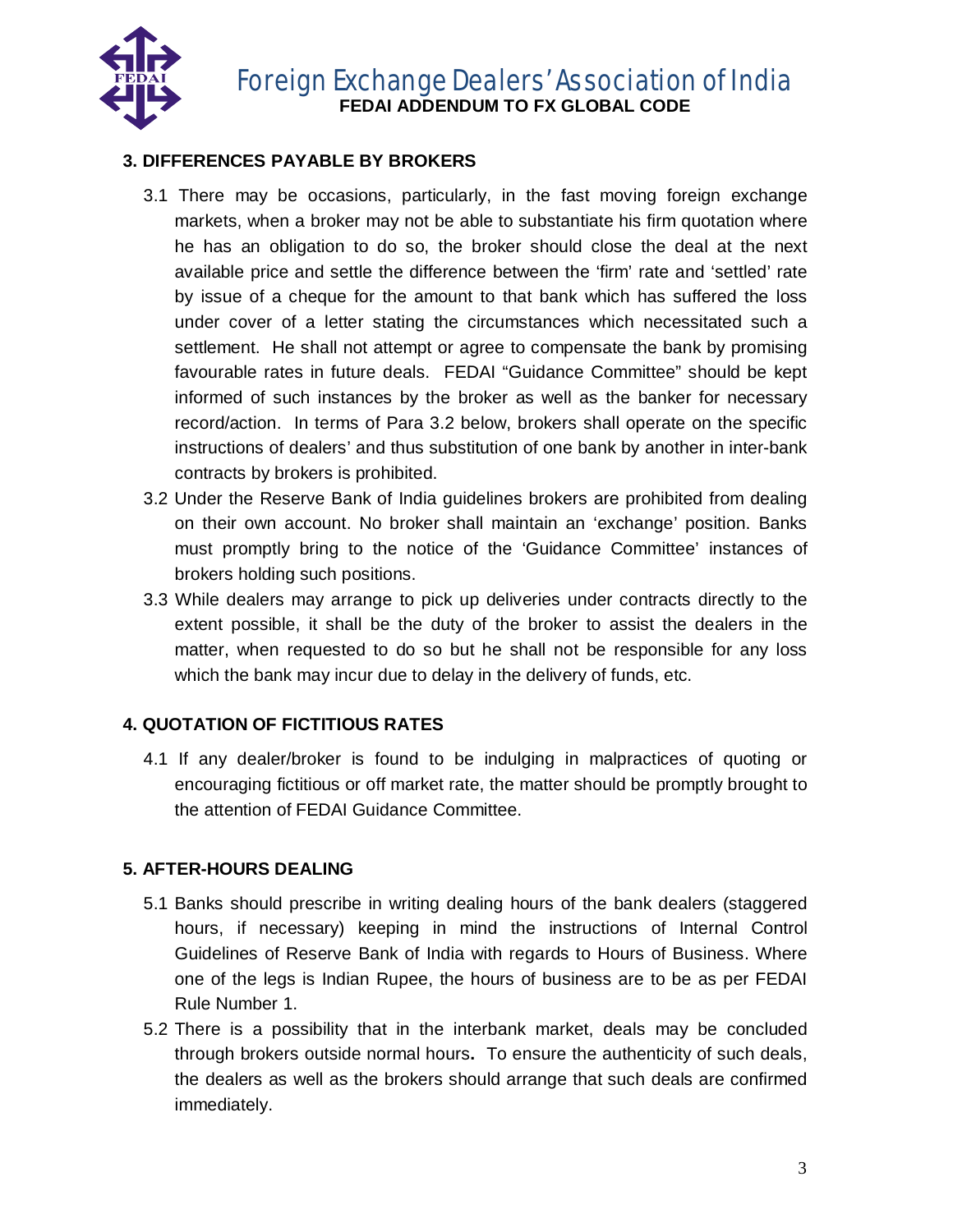

# Foreign Exchange Dealers' Association of India **FEDAI ADDENDUM TO FX GLOBAL CODE**

5.3 Unless authorised by the management of the banks, no dealer should handle dealing operations after normal hours and in such cases, proper record of deals such as electronic/telex messages, time chart of rates etc. should be maintained.

## **6. BROKERAGE PAYMENTS BY BANKS**

- 6.1 Brokerage bills shall not be passed for payment by dealers.
- 6.2 Dealers should not nominate brokers.
- 6.3 Bank dealers should not distribute brokerage among brokers who are not involved in the execution of a deal.
- 6.4 Under no circumstances shall the broker/intermediaries waive or offer to waive brokerage/fee payable by a bank on account of business concluded by him with that bank.

## **7. ENQUIRY INTO THE CONDUCT OF DEALERS / BROKERS**

7.1 In case any instances of malpractice/(s) or/and breach of code committed by a market participant is/are brought to the notice of the FEDAI, the FEDAI may call for full details of such transactions which will be investigated. The report will be placed before Guidance Committee, which will recommend mode of action to FEDAI. The Managing Committee of FEDAI will initiate appropriate disciplinary action against delinquent bank dealer or a broker in case of infringement of the 'Code of Conduct"

## **8. PENALTIES**

- 8.1 Any violation of the 'Code' by a broker or an intermediaries will make him liable for deterrent penalty upto the maximum of Rs.50,000/- exclusive of payment of any loss/damage caused to a bank by such violation. If such loss/damage to a bank caused due to an intermediary, the penalty may preferably be determined solely by an agreement between the bank and the intermediary. Collection and payment of such penalties from the brokers to FEDAI should be ensured by FEBAI. In addition, FEDAI may also suspend the concerned broker on the recommendation of the 'Guidance Committee'.
- 8.2 As far as bank dealers and intermediaries are concerned, any punishment or disciplinary action for violation of the 'Code' shall be taken by the concerned management on the basis of the decision of the 'FEDAI' and other relevant evidence made available.
- 8.3 Market Participant which are not subscribing to this Code shall not be permitted to participate in the market operations.